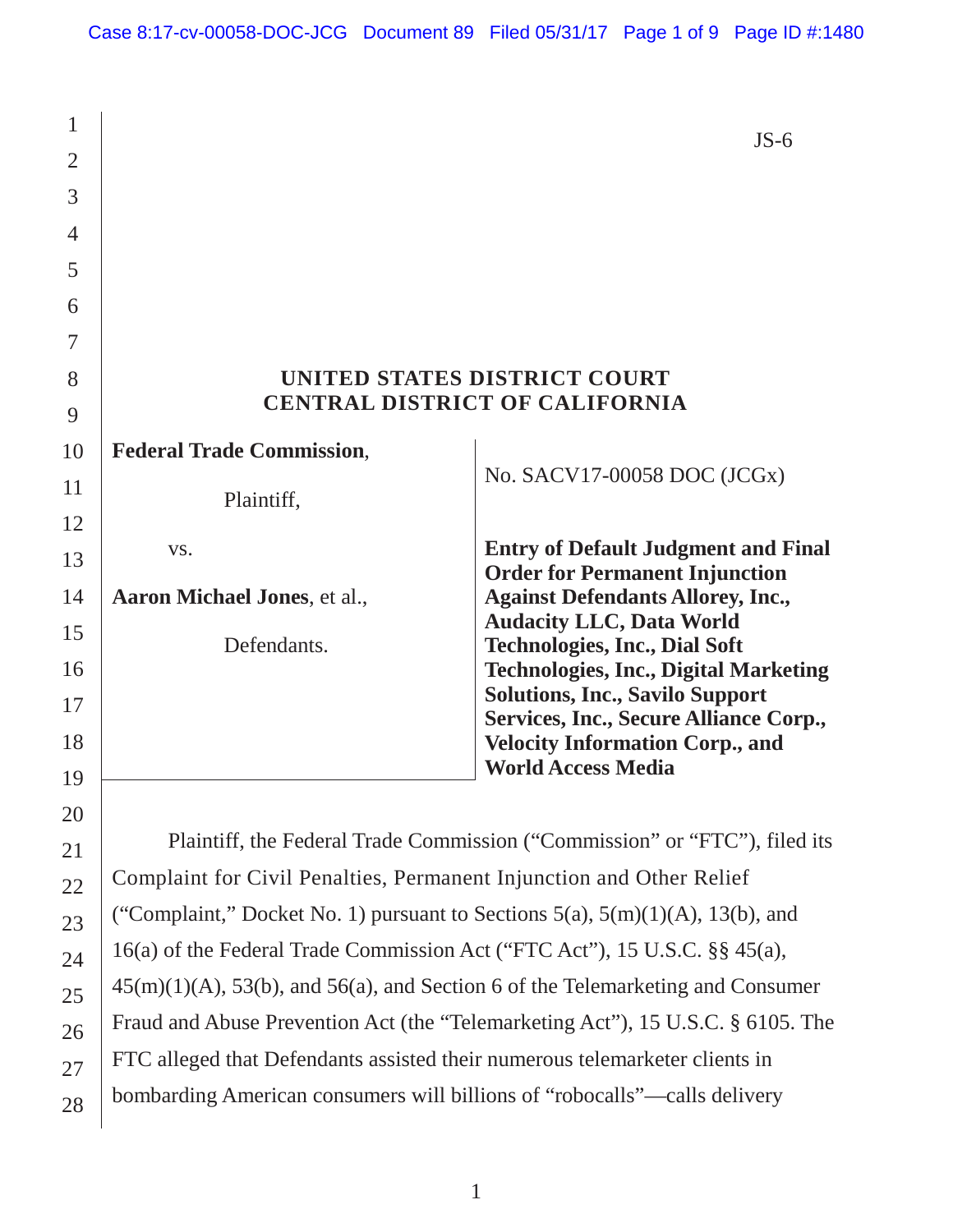1 2 3 prerecorded messages—as well as calls to consumers whose telephone numbers were on the National Do Not Call ("DNC") Registry, and calls made with inaccurate, or "spoofed," caller ID information.

4 5 6 7 8 9 10 11 12 13 Defendants Allorey, Inc., Audacity LLC, Data World Technologies, Inc., Dial Soft 58, 59, 61, 73), but have not opposed, defended, or answered the Complaint (*see*  The FTC subsequently filed a Motion for Default Judgment against Technologies, Inc., Digital Marketing Solutions, Inc., Savilo Support Services, Inc., Secure Alliance Corp., Velocity Information Corp., and World Access Media (the "Defaulting Dialing Company Defendants"). The Dialing Company Defendants were served with the Complaint in this action (*see* Docket Nos. 36-40, Docket Nos. 41, 60, 62, 71). The Complaint is well pled and the relief sought in the Complaint is reflected in the proposed order submitted with the Motion for Default Judgment.

Having considered the Complaint, Motion for Default Judgment, exhibits, and other evidence filed in this matter, and for the reasons set forth in this Court's Order Granting Plaintiff's Motion for Default Judgment dated May 25, 2017 (*see*  Docket No. 86), **it is hereby ordered** that the FTC's Motion for Default Judgment against the Dialing Company Defendants is **granted** as follows:

14

15

16

17

18

19

## **FINDINGS**

20 21 22 23 24 53(b), and 56(a), and Section 6 of the Telemarketing and Consumer Fraud and 1. This is an action by the Commission instituted under Sections 5(a), 5(m)(1)(A), 13(b), and 16(a) of the FTC Act, 15 U.S.C. §§ 45(a), 45(m)(1)(A), Abuse Prevention Act (the "Telemarketing Act"), 15 U.S.C. § 6105. The Commission has authority to seek the relief contained herein.

25 26 27 28 2. The Complaint charges that the Defaulting Dialing Company Defendants participated in acts or practices in violation of Section 5 of the FTC Act, 15 U.S.C. § 45, and the FTC's Telemarketing Sales Rule ("TSR"), as amended, 16 C.F.R. Part 310, by assisting and facilitating clients of an enterprise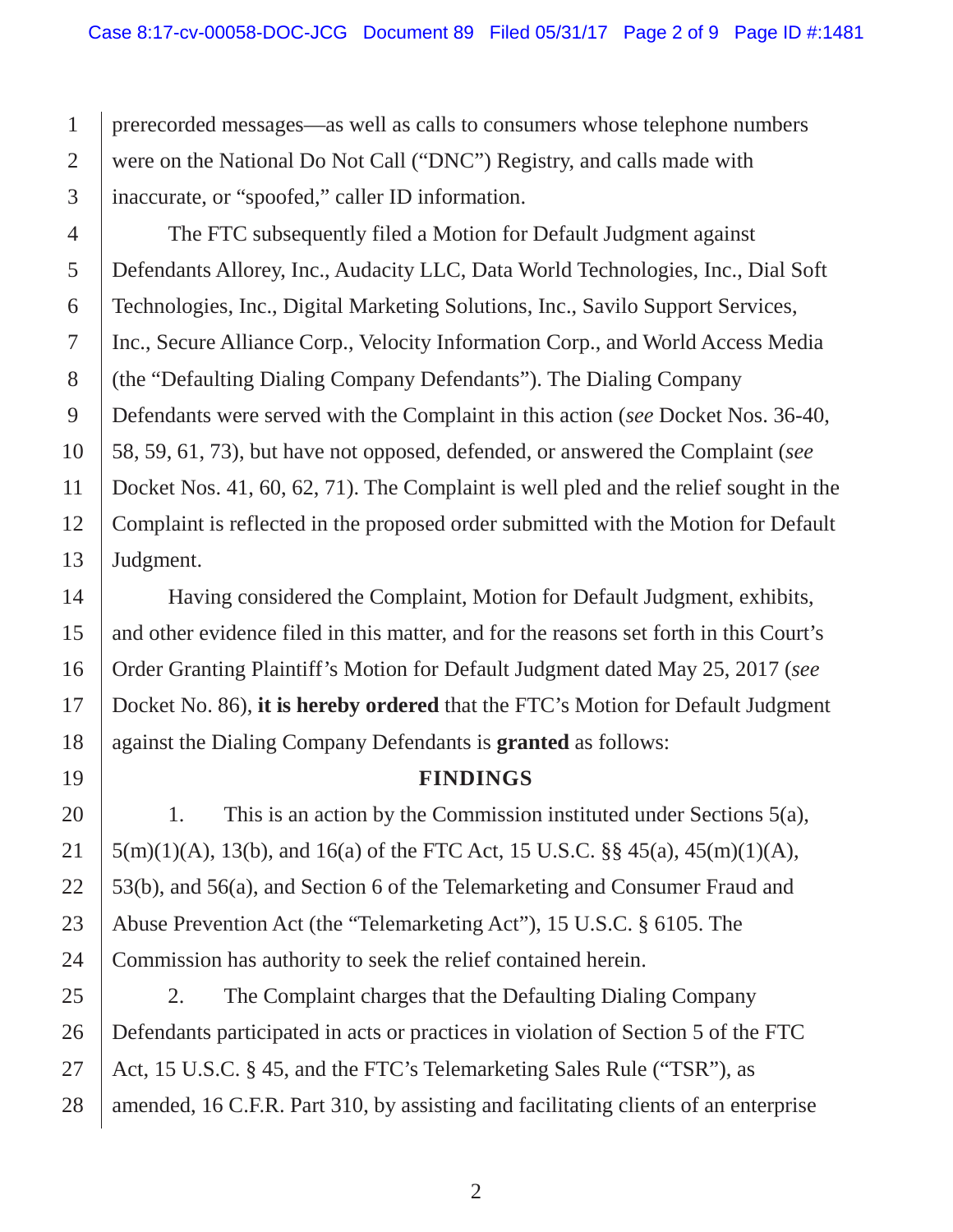1 2 3 4 5 who were, among other things: (a) placing telemarketing calls to consumers that delivered prerecorded messages; (b) placing telemarketing calls to consumers whose telephone numbers were on the National Do Not Call ("DNC") Registry; and (c) transmitting inaccurate caller ID numbers and names with their telemarketing calls.

3. The Commission's Complaint states a claim upon which relief may be granted under Section 5 of the FTC Act, 15 U.S.C. § 45, and the TSR, 16 C.F.R. Part 310.

4. This Court has subject matter jurisdiction pursuant to 28 U.S.C. §§ 1331, 1337(a), and 1345, 15 U.S.C. §§ 45(a), 53(b), 6102(c), and 6105(b).

5. Venue is proper in this district under 28 U.S.C. § 1391(b)(1), (b)(2), (c)(2) and (d), and 15 U.S.C. § 53(b).

6. The activities of the Defaulting Dialing Company Defendants as alleged in the Commission's Complaint are in or affecting commerce, as "commerce" is defined in Section 4 of the FTC Act, 15 U.S.C. § 44.

7. By virtue of the Court's decision regarding the FTC's Motion for Default Judgment, the Defaulting Dialing Company Defendants are liable for injunctive relief for violations of Section 5(a) of the FTC Act and the TSR.

8. This Order resolves all matters in dispute in this action between the FTC and the Defaulting Dialing Company Defendants, but not as to any other person, such as an indemnitee.

9. Entry of this Order is in the public interest.

## **DEFINITIONS**

For the purpose of this Order, the following definitions apply:

28 Audacity LLC, Data World Technologies, Inc., Dial Soft Technologies, Inc., A. "**Dialing Company Defendants**" means Defendants Allorey, Inc., Digital Marketing Solutions, Inc., Savilo Support Services, Inc., Secure Alliance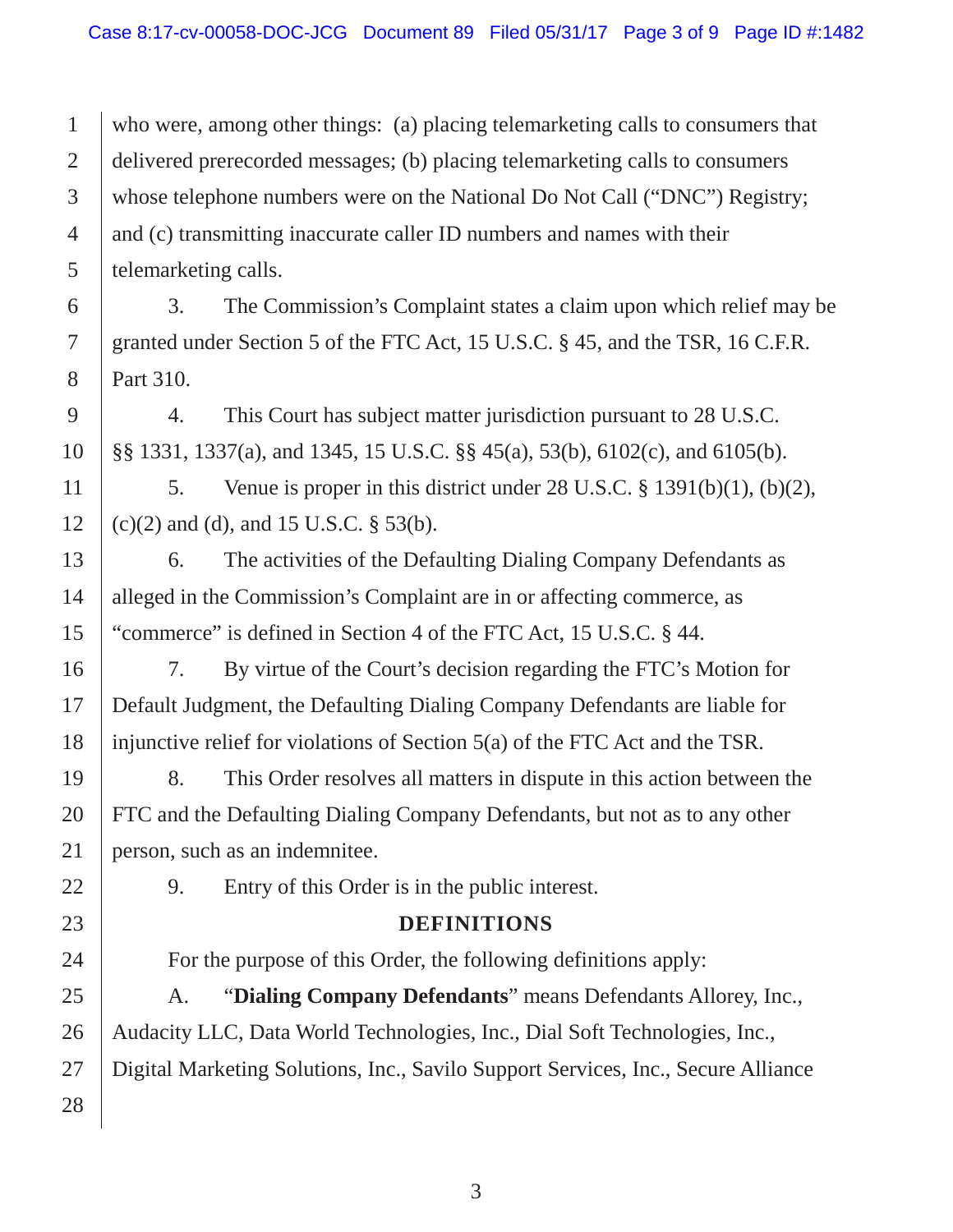Corp., Velocity Information Corp., and World Access Media, and their successors and assigns, individually, collectively, or in any combination.

B. "**National Do Not Call Registry**" means the "do-not-call" registry of telephone numbers maintained by the Commission pursuant to 16 C.F.R.  $§ 310.4(b)(1)(iii)(B).$ 

C. "**Person**" means any individual, group, unincorporated association, limited or general partnership, corporation, or other business entity.

 D. "**Telemarketing**" means a plan, program, or campaign which is conducted to induce the purchase of goods or services or a charitable contribution, by use of one or more telephones and which involves more than one interstate telephone call.

#### **ORDER**

#### **I**

## **Permanent Bans on Telemarketing, Robocalls, and Calling Telephone Numbers Listed on the National Do Not Call Registry**

**It is ordered** that the Dialing Company Defendants, whether acting directly or through an intermediary, **are permanently restrained and enjoined from**:

A. Engaging in, or assisting others to engage in Telemarketing, which includes, without limitation, providing others with access to automated dialing systems, providing others with Caller ID numbers, and providing others with data lists containing consumer information;

 B. Initiating, causing others to initiate, or assisting others in initiating any telephone call that plays or delivers a prerecorded message;

 C. Initiating, causing others to initiate, or assisting others in initiating any telephone call to any telephone number listed on the National Do Not Call Registry; and

D. Holding any ownership interest, share, or stock in any business that engages in any of the acts and practices listed in paragraphs A–C of this Section.

1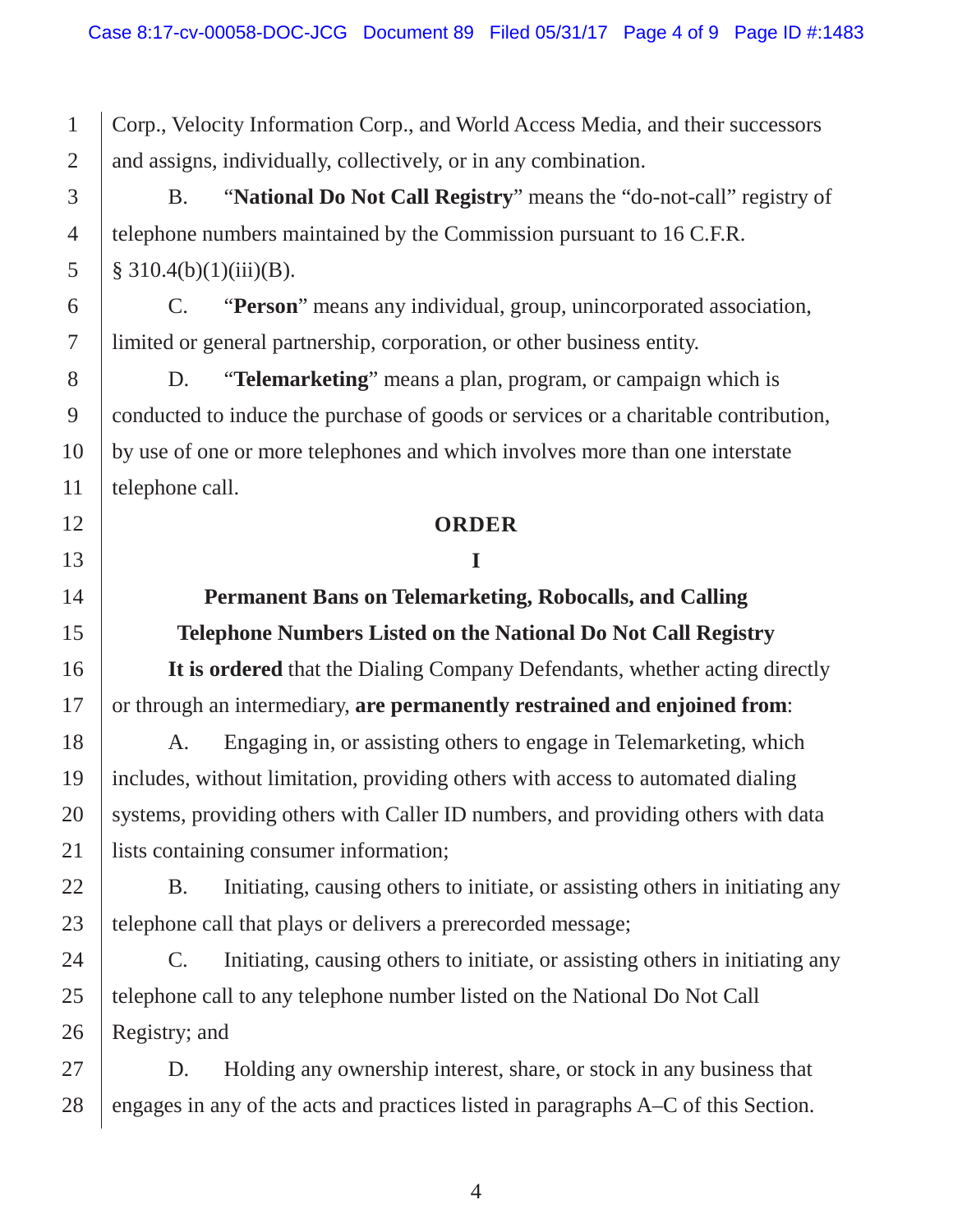#### **II**

## **Cooperation**

 cooperate with representatives of the Commission in this case and in any **It is further ordered** that the Dialing Company Defendants must fully investigation related to or associated with the transactions or the occurrences that are the subject of the Complaint. The Dialing Company Defendants must provide truthful and complete information, evidence, and testimony. The Dialing Company Defendants must cause their officers, employees, representatives, or agents to appear for interviews, discovery, hearings, trials, and any other proceedings that a Commission representative may reasonably request upon five days written notice, or other reasonable notice, at such places and times as a Commission representative may designate, without the service of a subpoena.

#### **III**

### **Order Acknowledgments**

**It is further ordered** that the Dialing Company Defendants obtain acknowledgments of receipt of this Order as follows:

 A. Each Dialing Company Defendant, within seven days of entry of this Order, must submit to the Commission an acknowledgment of receipt of this Order sworn under penalty of perjury.

 days of entry of this Order for current personnel. For all others, delivery must B. For five years after entry of this Order, each Dialing Company Defendant must deliver a copy of this Order to: (1) all principals, officers, directors, and LLC managers and members, (2) all employees, agents, and other representatives who participate in conduct related to the subject matter of the Order, and (3) any business entity resulting from any change in structure as set forth in the section titled Compliance Reporting. Delivery must occur within seven occur before they assume their responsibilities.

1

2

3

4

5

6

7

8

9

10

11

12

13

14

15

16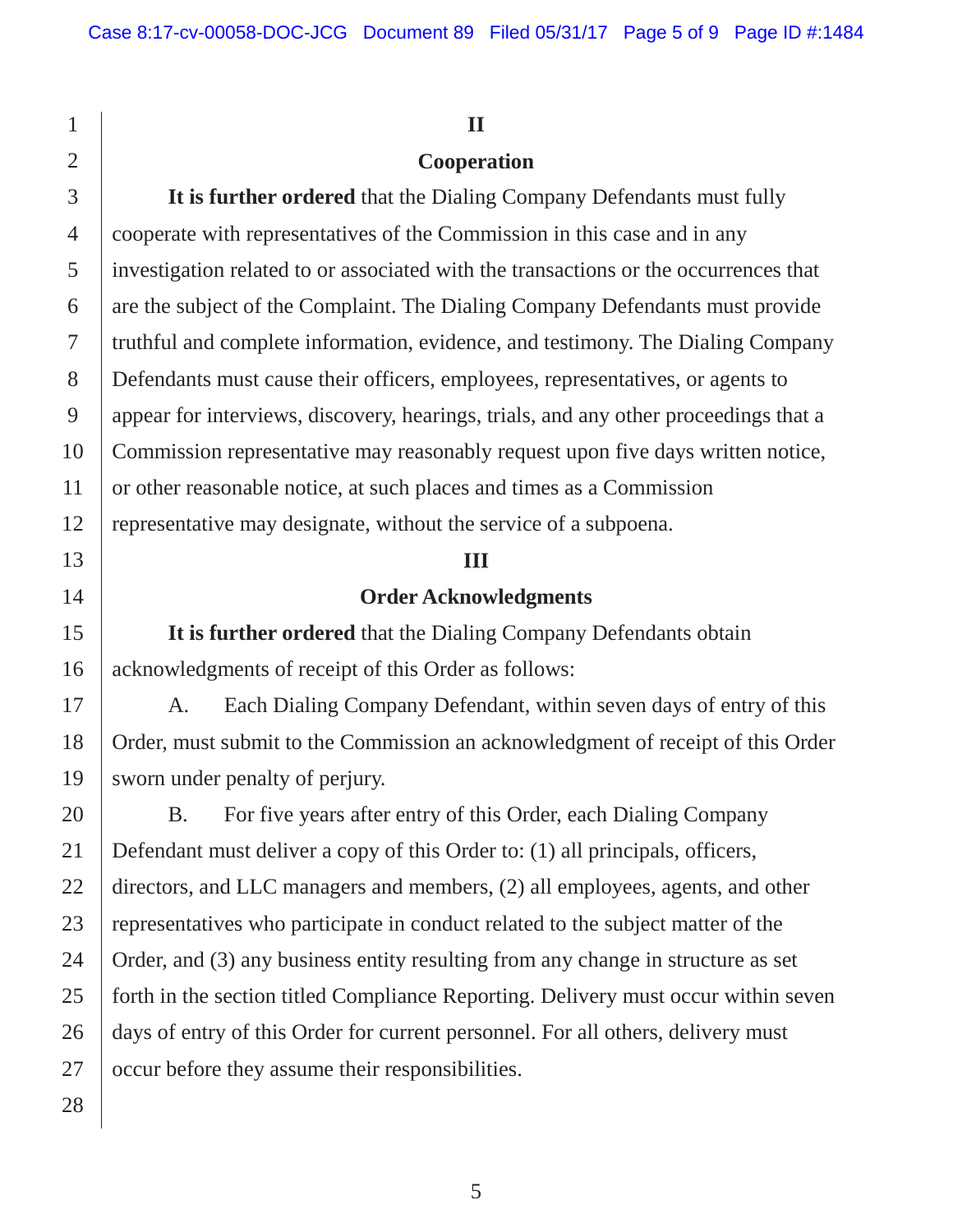| $\mathbf{1}$   | $C_{\cdot}$                                                                     |    | From each individual or entity to which a Dialing Company          |
|----------------|---------------------------------------------------------------------------------|----|--------------------------------------------------------------------|
| $\overline{2}$ | Defendant delivered a copy of this Order, it must obtain, within thirty days, a |    |                                                                    |
| 3              | signed and dated acknowledgment of receipt of this Order.                       |    |                                                                    |
| $\overline{4}$ | IV                                                                              |    |                                                                    |
| 5              |                                                                                 |    | <b>Compliance Reporting</b>                                        |
| 6              | It is further ordered that the Dialing Company Defendants make timely           |    |                                                                    |
| 7              | submissions to the Commission as follows:                                       |    |                                                                    |
| 8              | One year after entry of this Order, each Dialing Company Defendant<br>A.        |    |                                                                    |
| 9              | must submit a compliance report, sworn under penalty of perjury, which must:    |    |                                                                    |
| 10             |                                                                                 | 1) | Identify the primary physical, postal, and email address and       |
| 11             |                                                                                 |    | telephone number, as designated points of contact, which           |
| 12             |                                                                                 |    | representatives of the Commission may use to communicate           |
| 13             |                                                                                 |    | with the Defendant;                                                |
| 14             |                                                                                 | 2) | Identify all of that Defendant's businesses by all of their names, |
| 15             |                                                                                 |    | telephone numbers, and physical, postal, email, and Internet       |
| 16             |                                                                                 |    | addresses;                                                         |
| 17             |                                                                                 | 3) | Describe the activities of each business, including the goods      |
| 18             |                                                                                 |    | and services offered, the means of advertising, marketing, and     |
| 19             |                                                                                 |    | sales, and the involvement of any other Defendant;                 |
| 20             |                                                                                 | 4) | Describe in detail whether and how that Defendant is in            |
| 21             |                                                                                 |    | compliance with each Section of this Order; and                    |
| 22             |                                                                                 | 5) | Provide a copy of each Order Acknowledgment obtained               |
| 23             |                                                                                 |    | pursuant to this Order, unless previously submitted to the         |
| 24             |                                                                                 |    | Commission.                                                        |
| 25             | <b>B.</b>                                                                       |    | For twenty years after entry of this Order, the Dialing Company    |
| 26             | Defendants must submit a compliance notice, sworn under penalty of perjury,     |    |                                                                    |
| 27             | within fourteen days of any change in the following:                            |    |                                                                    |
| 28             |                                                                                 | 1) | Any designated point of contact; or                                |
|                |                                                                                 |    |                                                                    |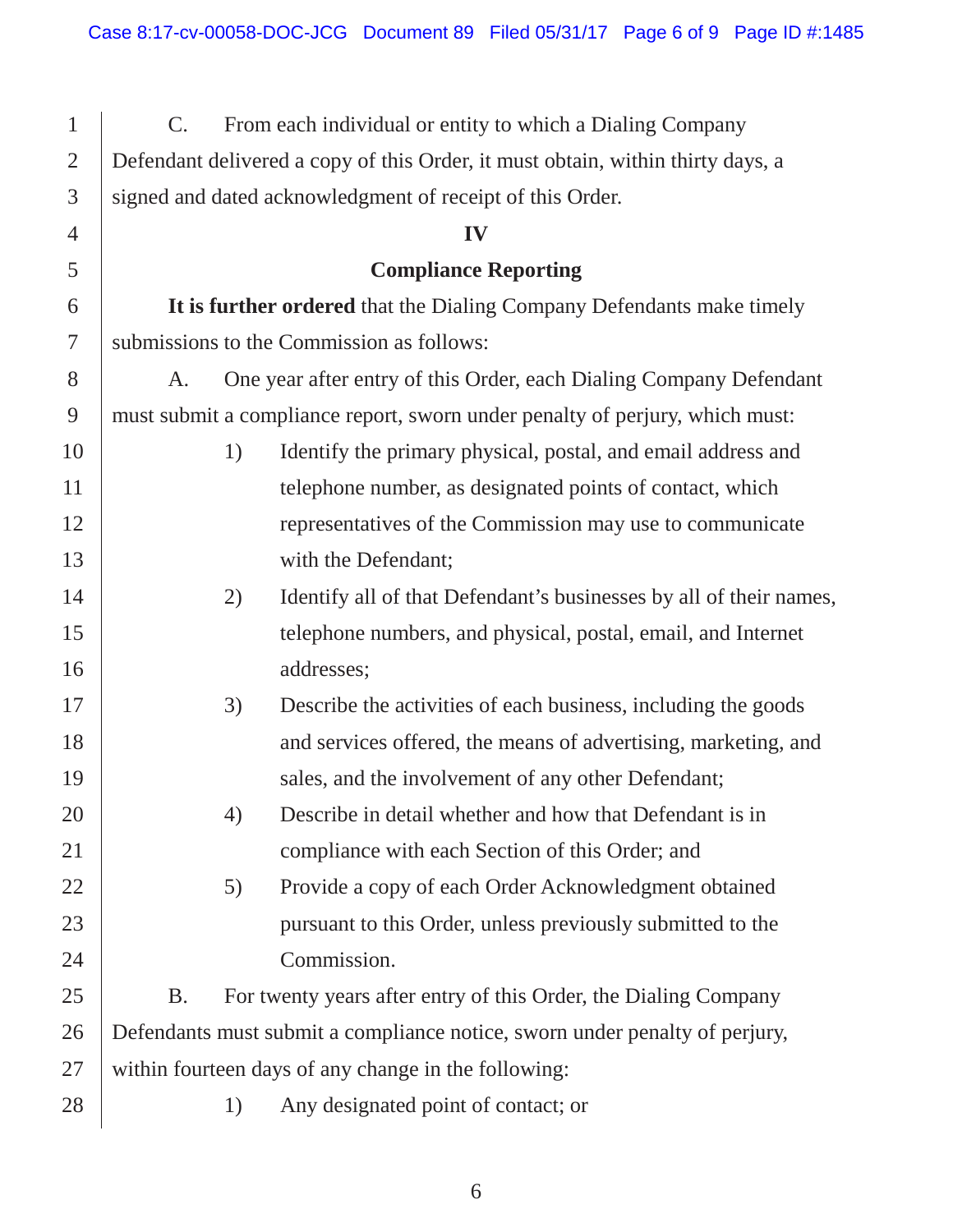merger, sale, or dissolution of the entity or any subsidiary, 2) The structure of any Dialing Company Defendant or any entity that a Dialing Company Defendant has any ownership interest in or controls directly or indirectly that may affect compliance obligations arising under this Order, including: creation, parent, or affiliate that engages in any acts or practices subject to this Order.

C. Each Dialing Company Defendant must submit to the Commission notice of the filing of any bankruptcy petition, insolvency proceeding, or similar proceeding by or against it within fourteen days of its filing.

 D. Any submission to the Commission required by this Order to be sworn under penalty of perjury must be true and accurate and comply with 28 U.S.C. § 1746, such as by concluding: "I declare under penalty of perjury under the laws of the United States of America that the foregoing is true and correct. Executed on: The " and supplying the date, signatory's full name, title (if applicable), and signature.

E. Unless otherwise directed by a Commission representative in writing, all submissions to the Commission pursuant to this Order must be emailed to DEbrief@ftc.gov or sent by overnight courier (not the U.S. Postal Service) to: Associate Director for Enforcement, Bureau of Consumer Protection, Federal Trade Commission, 600 Pennsylvania Avenue NW, Washington, DC 20580. The subject line must begin: *FTC v. Aaron Michael Jones, et al.*, Matter Number X170013.

## **V**

## **Recordkeeping**

**It is further ordered** that the Dialing Company Defendants must create certain records for twenty years after entry of the Order, and retain each such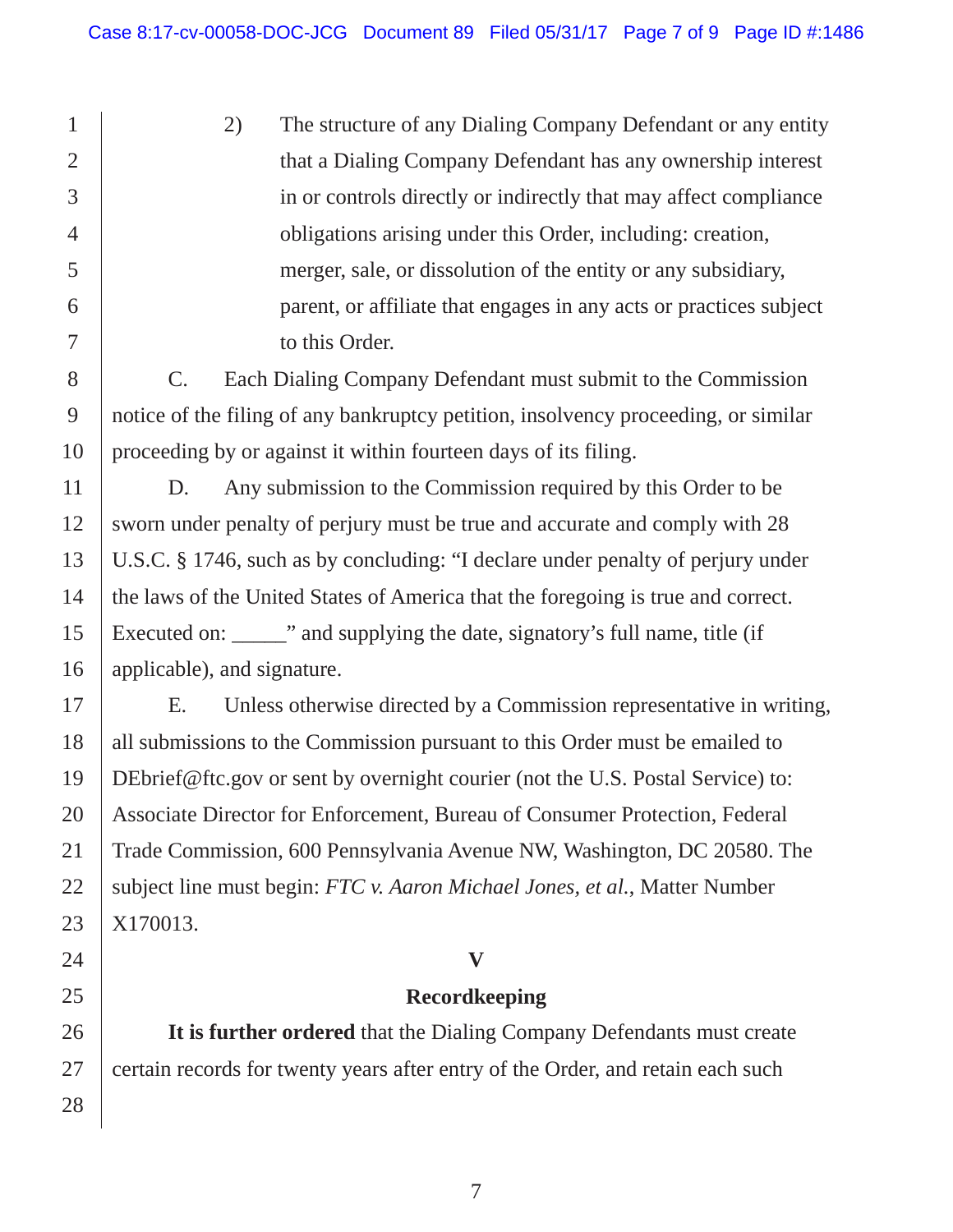record for five years. Specifically, each Dialing Company Defendant must create and retain the following records:

A. Accounting records showing the revenues from all goods or services sold;

 whether as an employee or otherwise, that person's: name, addresses, telephone B. Personnel records showing, for each person providing services, numbers, job title or position, dates of service, and (if applicable) the reason for termination;

C. Records of all consumer complaints, whether received directly or indirectly, such as through a third party, and any response;

 provision of this Order, including all submissions to the Commission. D. All records necessary to demonstrate full compliance with each

# **Compliance Monitoring**

**VI** 

**It is further ordered** that, for the purpose of monitoring the Dialing Company Defendants' compliance with this Order:

 A. Within fourteen days of receipt of a written request from a Rules of Civil Procedure 29, 30 (including telephonic depositions), 31, 33, 34, 36, representative of the Commission, a Dialing Company Defendant must: (1) submit additional compliance reports or other requested information, which must be sworn under penalty of perjury; (2) appear for depositions; and (3) produce documents for inspection and copying. The Commission is also authorized to obtain discovery, without further leave of court, using any of the procedures prescribed by Federal 45, and 69.

 Company Defendants must permit representatives of the Commission to interview B. For matters concerning this Order, the Commission is authorized to communicate directly with each Dialing Company Defendant. The Dialing

1